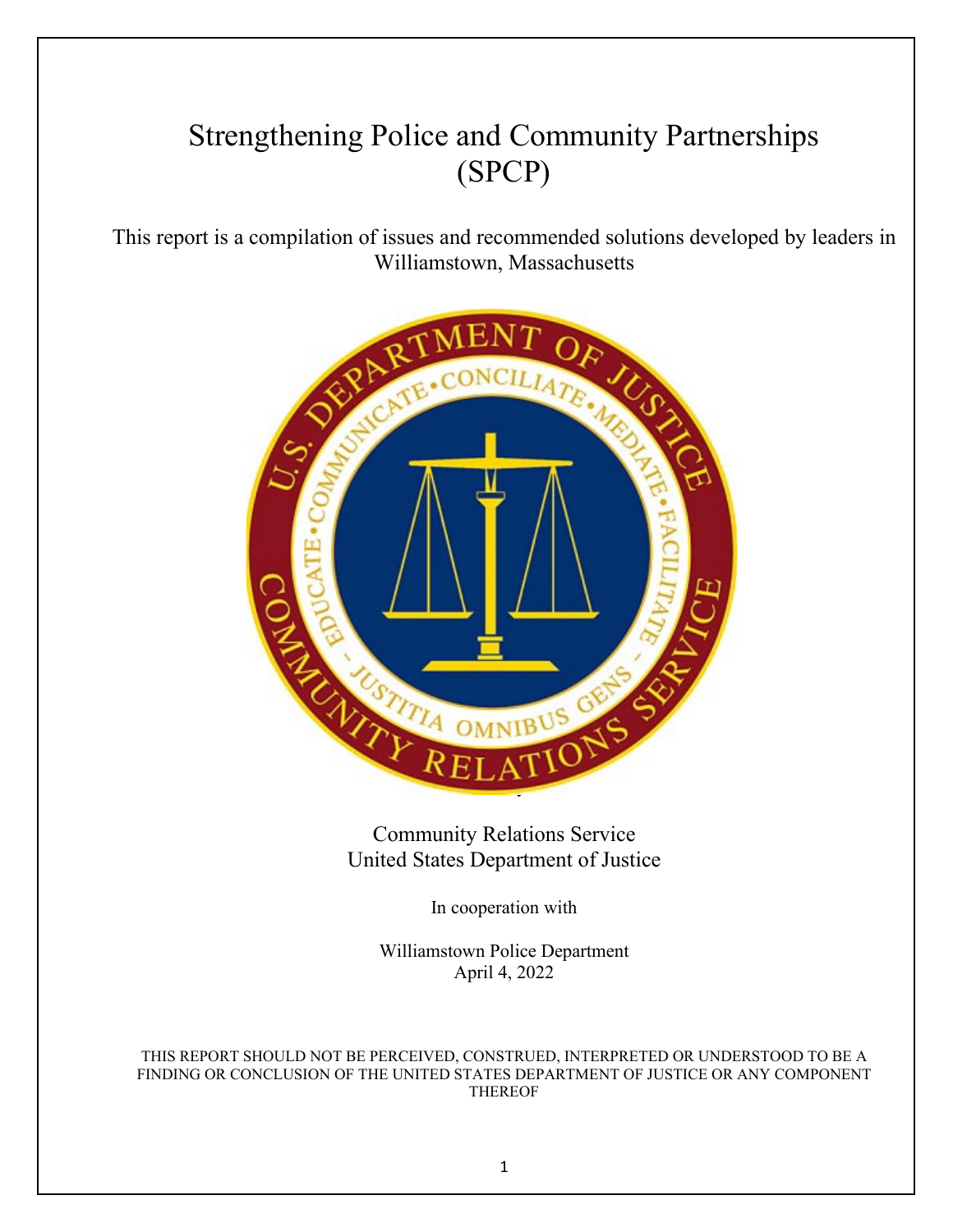#### **Introduction**

The United States Department of Justice (DOJ) Community Relations Service (CRS) was created by Title X of the 1964 Civil Rights Act. CRS assists state and local governments, private and public organizations, educational institutions, and community groups to resolve community-based conflicts stemming from issues related to race, color, and national origin. In 2009, with the passage of the Matthew Shepard and James Byrd, Jr. Hate Crimes Prevention Act (HCPA), CRS's jurisdiction expanded to the prevention of and response to violent hate crimes committed on the basis of actual or perceived race, color, national origin, gender, gender identity, sexual orientation, religion, or disability. CRS's voluntary, confidential and impartial conflict resolution services aim to assist all parties involved in a conflict to improve communication, promote problem-solving, improve collaboration and restore positive community relations.

As an agency that has a long history of working in police-community relations conflicts, CRS recognizes the value of facilitating dialogue that assists communities to identify issues and address conflict. This experience led CRS to create the community leader-driven, and police-community relations focused, issues identification and problem-solving program called "Strengthening Police and Community Partnerships" (SPCP). The SPCP process brings together law enforcement, diverse community leaders, ministerial leaders, and city officials to identify and analyze issues impacting the community, as well as to develop solutions they deem most appropriate to resolve these issues. The process applies principles of collaborative problem-solving, and community empowerment and engagement to help address public safety and improve community relations.

This SPCP report reflects the issues identified by diverse community leaders and their recommended solutions. CRS's role in the SPCP process was to provide training and process expertise. Specifically, CRS provided: 1) facilitation training to volunteer facilitators; 2) and the issues identification and problem-solving methodology. Please note that all information contained in this report was recorded word-for-word from the notes (flip charts) generated during the small-group breakout sessions, and only minor edits were made to ensure clear understanding of the communication. The services provided by CRS are conducted in confidence and without publicity, and CRS shall hold confidential any information acquired in the regular performance of its duties upon the understanding that it would be so held.

#### **Overview and Methodology**

At the invitation of Williamstown, Massachusetts, law enforcement leaders, CRS met with city/county leaders, diverse community leaders and others to identify potential services and resources to support the community. Following these meetings, it was agreed upon that CRS would convene a SPCP Planning Group composed of law enforcement leaders, city/county officials, diverse community leaders, ministerial leaders, advocates, and other key community leaders. This planning group developed the SPCP process agenda and completed important logistical and planning tasks. CRS convened the SPCP Planning Group on the following dates: August 10, 2021; August 31, 2021; October 26, 2021; November 9, 2021, November 30, 2021; January 4, 2022; January 18, 2022; February 1, 2022; February 15, 2022; and March 1, 2022**.**

Following the planning sessions, CRS provided facilitator training to 14 community members on March 9, 2022. The three-hour facilitation training provided volunteer facilitators with an overview of the SPCP process, including the process goals/objectives, facilitator roles, active listening, and process logistics.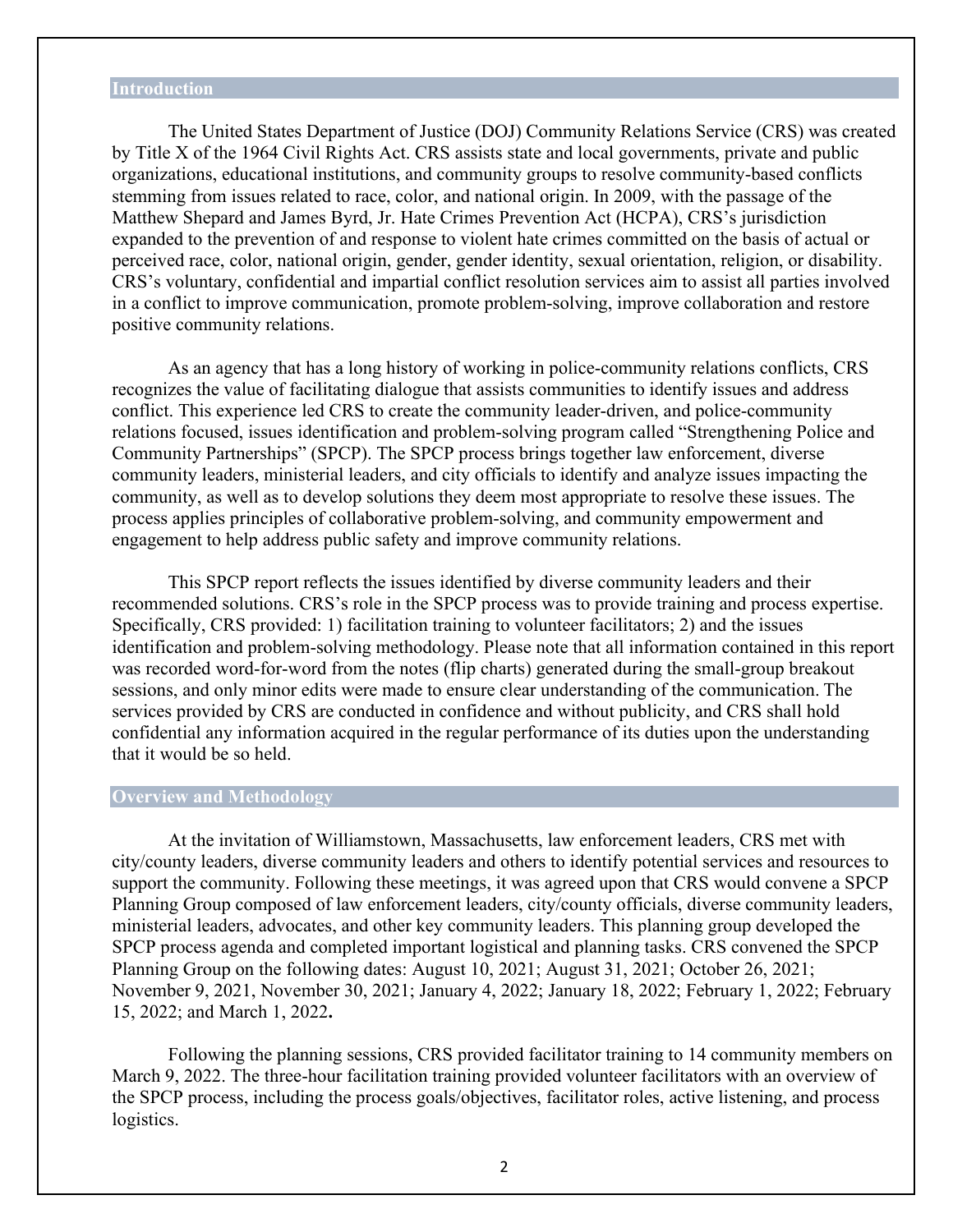On March 12, 2022, CRS facilitated a SPCP program in Williamstown, Massachusetts. The SPCP program began with introductions of the facilitators and a "welcome" by the law enforcement leadership and community leaders. Approximately 72 diverse community leaders from various sectors in the community including law enforcement, government officials, business owners, senior citizens, the Williams College community, educators, youth, faith leaders, and service providers. Community leaders were asked to identify strengths of the current relationship between the police and the community, as well as areas of concern.

After the issue(s) identification phase of the process, CRS and the volunteer facilitators facilitated an issues prioritization process. Participants were asked to vote on the issues most important to them (see votes below). Each participant was given four stickers (dots) to place their votes. Following the voting process, which illustrated what issues received the most votes, i.e., priority issues, the solutions development/action plan phase of the process was facilitated. These groups were randomly assigned to ensure diverse representation among the initial small groups.

Working with the volunteer facilitators, community leaders used a five-step problem-solving process to develop solutions and action plans. At the end of the process, the SPCP council was introduced to the larger group. The council will meet in scheduled session(s) with the law enforcement officials to follow-up on the SPCP process and may implement solutions/action plans developed during process. The council may also work on other problem areas should they arise.

Agenda

| $8:00$ am $-8:30$ am                 | Arrival and registration                                 |  |
|--------------------------------------|----------------------------------------------------------|--|
| $8:30$ am $-9:15$ am                 | Welcome and SPCP overview                                |  |
| $9:15$ am $-10:15$ am                | Small group breakout session #1: Issue identification    |  |
| $10:15$ am $-11:15$ am               | Small group report outs and issue prioritization         |  |
| 11:15 am $-12:00$ pm                 | Lunch                                                    |  |
| $12:00 \text{ pm} - 1:30 \text{ pm}$ | Small group breakout session #2: Solution development    |  |
| $1:30 \text{ pm} - 2:15 \text{ pm}$  | Small group report outs and solution prioritization      |  |
| $2:15$ pm $-2:25$ pm                 | Participant evaluations                                  |  |
| $2:25$ pm $-3:00$ pm                 | Closing, introduction of the SPCP council, and dismissal |  |

# **Williamstown, Massachusetts March 12, 2022**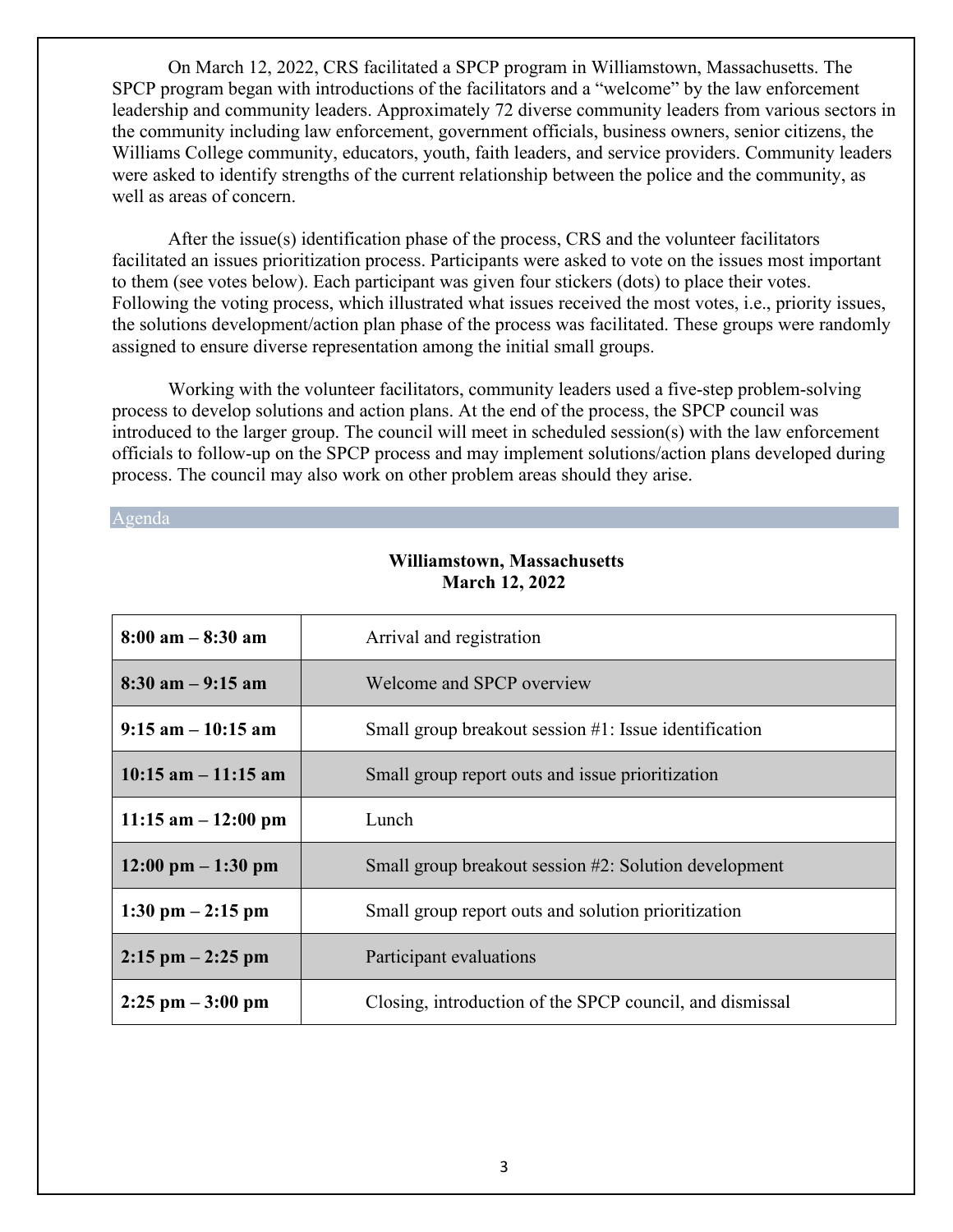# SPCP Process

During the first session, participants self-selected into groups by roles within the community. Law enforcement formed a single group, while the other groups were representative of, government officials, business owners, senior citizens, the Williams College community, educators, youth, faith leaders, and service providers, and community members.The small group facilitators began the breakout session with introductions, ice breakers, and review of the ground rules, and worked with participants to identify the community's strengths and areas of concern. Facilitators then used a guiding question, developed by the Planning Group, to facilitate the group dialogue:

 $\triangleright$  What is working well in the relationship between the police and community members in Williamstown?

The following strengths were identified:

#### RED GROUP

- Connections with schools and parents.
- Good internship programs.
- Williamstown Police Department has clear directives, policies, and procedures.
- Modern facilities (that support good practices).
- Good work environment.
- Williamstown Police Department is always open.
- Facilities are inviting to the community.
- Williamstown Police Department is approachable and engaged- citizens stop and chat with officers.
- Highly visible within the community (events, community groups, etc....)
- Deep understanding of the community.
- Excellent customer service (proactively positive).
- Strong connection to other service organizations in town.
- Good camaraderie within the department.

#### BLUE GROUP

- Chief Ziemba is excellent.
- Officers are trying and receptive to constructive criticism.
- Chief is willing to engage and conciliate.
- Police are helpful with events.
- Canine Shelby.
- Good personal experience.
- Reach out to all age brackets.
- Presence at school is important and makes students and families feel comfortable.

#### ORANGE GROUP

- Williamstown Police Department makes the community feel safe and cared for.
- Supportive in schools/ partnerships in schools.
- Working to grow.
- Making efforts to be transparent.
- Partnerships with state police.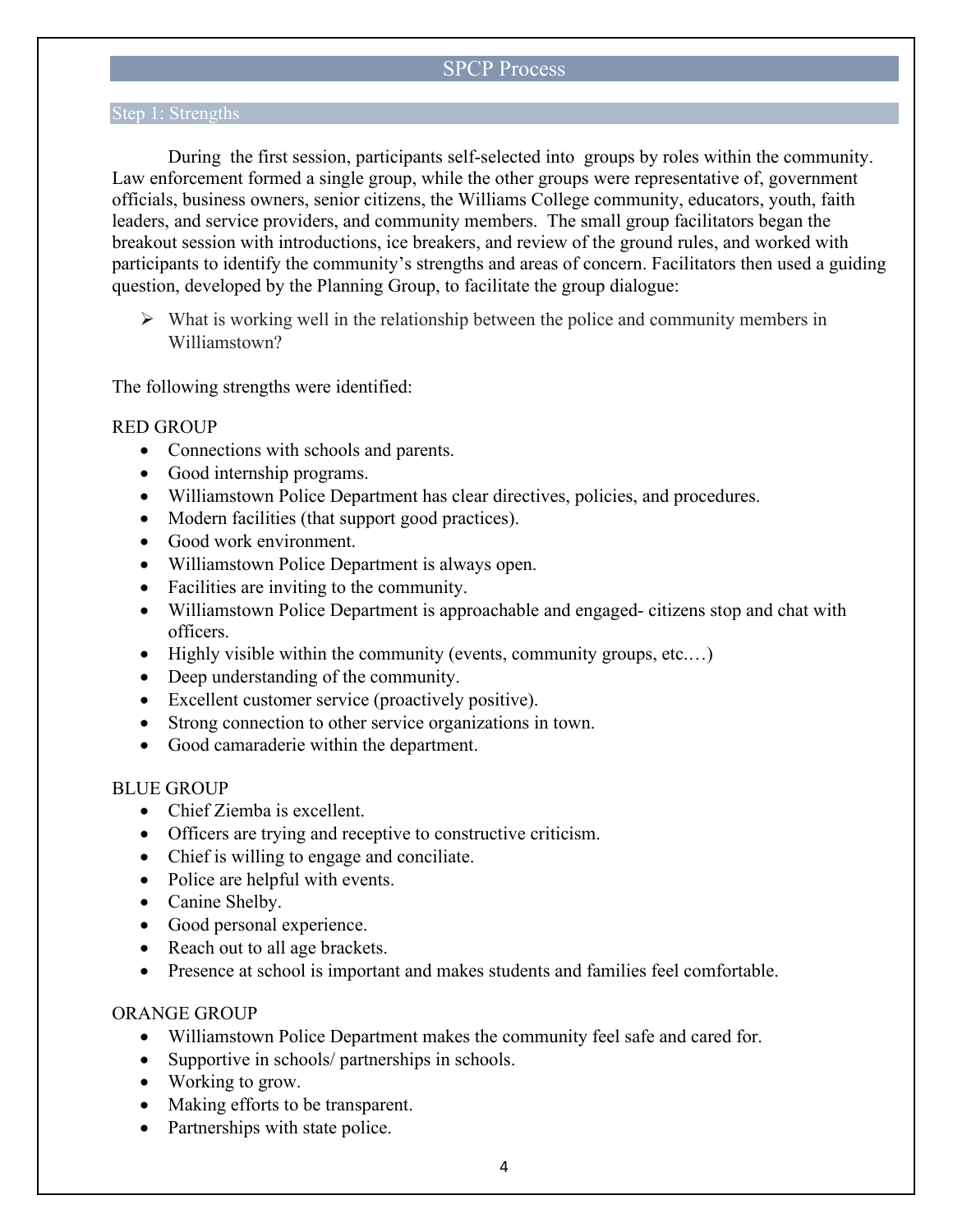- Responsive to a variety of needs.
- Show compassion.
- Desire to be part of the community/ participate in community events.
- Committed to this department and this community.
- Maintaining professionalism and respect in the face of attack.

#### GREEN GROUP

- People really care about this issue and want it to be positive.
- Want everyone to experience a safe haven and outdoors where everyone feels welcome.
- Desire to make it better.
- Establishing relationships across communities and can address issues when they arise.
- People in their 50s-90s are doing vibrant things.
- People are asking for change.
- Variety of people are engaged in so many things.
- Natural environment.

YELLOW GROUP (the Yellow Group focused on strengths of the community, not the police department specifically)

- Officers spend extra time with residents to develop solutions.
- Caring community members.
- Easy to become engaged in town activities, boards, etc....
- Open and willing to allow outside (nonresidents) to participate/ Very welcoming to outsiders.
- Diversity.
- Able to become involved in town conversations even if not a permanent resident.
- Town officials including Williamstown Police Department are open to conversation and suggestions.

#### PURPLE GROUP

- Personal scale.
- Natural beauty.
- Williamstown Police Department is willing to engage and participate in dialogue.
- Strong town infrastructure.
- Strong educational system.
- Non-profits.
- Well managed financially.
- Social diversity.
- Healthy community.
- Strong personal relationships- ability, willingness, and means to engage.
- Williamstown Police Department does their job well.
- Chief Ziemba
- Police Department investigates crime effectively.

#### BROWN GROUP

- Fewer speed traps reduce potential negative interactions.
- Increase openness for dialogue of hard issues.
	- o New leadership in the Williamstown Police Department
	- o Acknowledgement of issues
	- o Commitment to outreach time and money
	- o Social services with budget.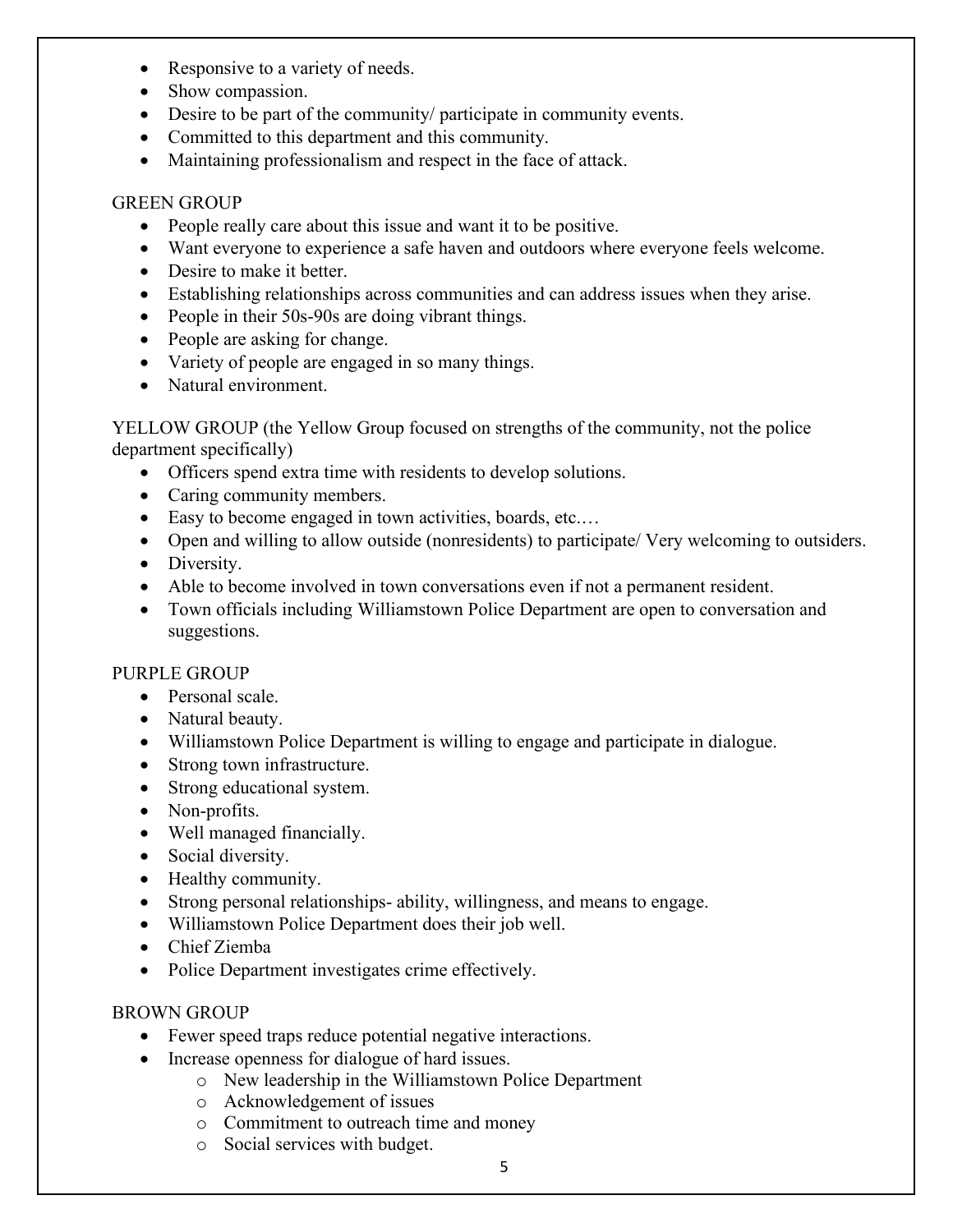- Recognition that police cannot do it all which has led to connecting to resources across the county and beyond.
- Commitment to CARES program.
- Courtesy/ positive interactions (from a white male).

#### Step 2: Issues Identification/Areas of Concern

Facilitators used guiding questions, developed by the Planning Group, to facilitate the group dialogue:

- $\triangleright$  What is not working well in the relationship between the police and community members in Williamstown?
- $\triangleright$  What are the barriers that prevent the relationship from working well?

The following are areas of concern were identified:

# RED GROUP

- Not enough resources (mental health, staff).
- Lack of public understanding of police work and procedures leads to misinformation, misconceptions, and mistrust.
- Implicit bias awareness is not always bi-lateral leading to "guilt by association."
- Difficult to overcome negative stereotypes.
- Larger issues are generalized to the local level.
- Negative preconceptions of certain members of the public are challenging to overcome.
- Closed mindedness is a barrier to effect change.
- Misinformation spreads misunderstanding.
- Negative social media perpetuates negative (inaccurate) stereotypes.
- Individual negative interactions (traffic stops, etc....) snowball into wider negative outcomes for community-police relationships.
- Trust/mistrust.
- Covid precautions are a barrier to connecting with the community.
- Confidentiality is a barrier to good communication and understanding.
- Lack of public understanding about police procedure leads to mistrust and negative views of the police department.
- Mass media is a barrier to understanding.
- Lack of high-quality training and resources for responding to mental health emergencies (coresponder model).
- Staffing and geography- not enough resources for support services.

# BLUE GROUP

- Training and mentoring regarding equal treatment, de-escalation, and communication.
- Integration in the community.
- Heightened communication about police policies and practices.
- Townspeople are culpable as well with regards to lack of understanding and rush to judgement.
- Insufficient accountability.
- Need to turn down temperature/ de-escalate and begin to understand.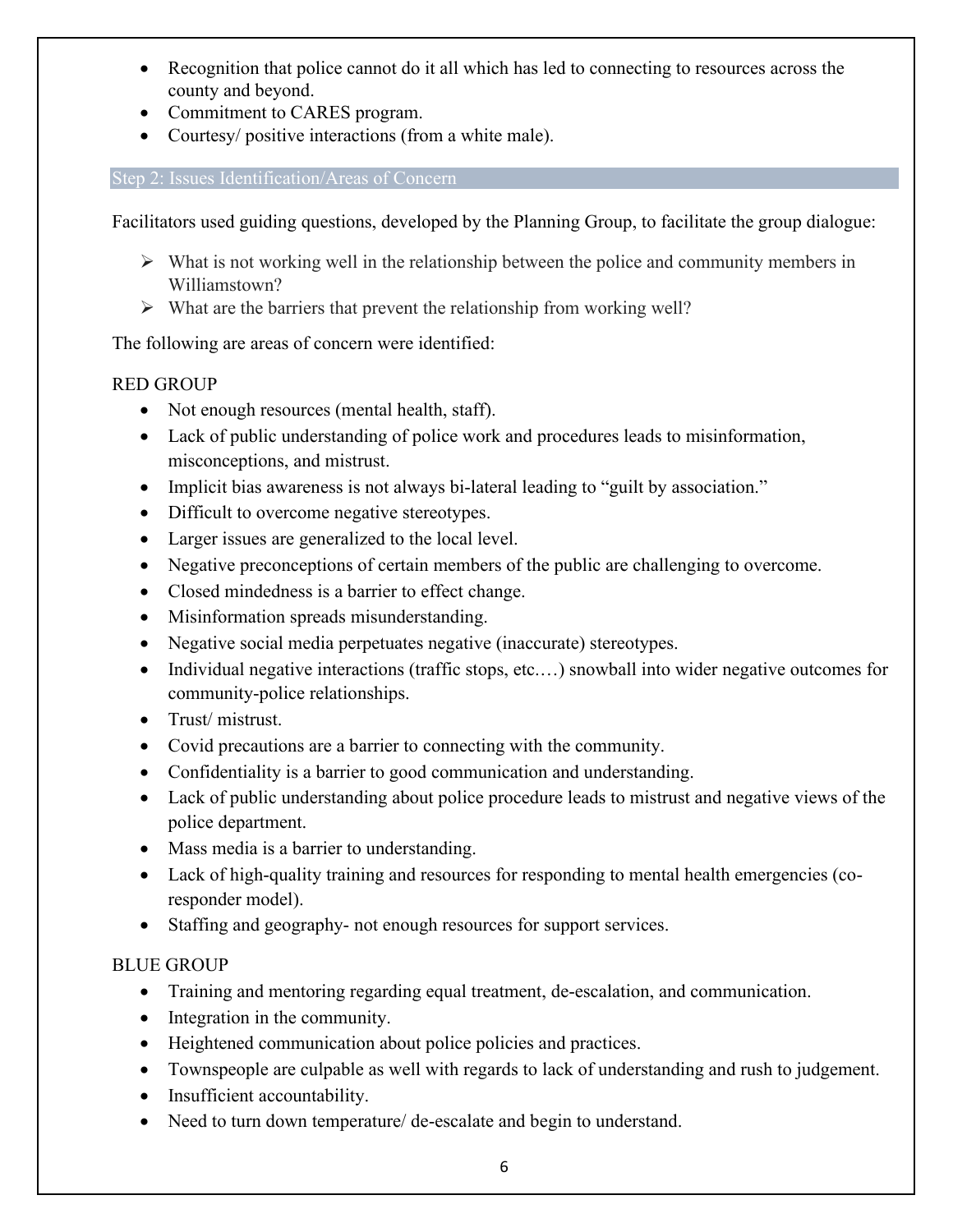- Lack of communication.
- Lack of kindness.
- Unverified assumptions.
- Lack of trust.
- Police are perceived as not being part of the community.
- We do not personally know the officers.
- Sexism is inherent as how female officers name is presented to the public.
- Difference in treatment between college and town.
- Elitist: newcomer versus longtime resident
- Perception of differential treatment by race or class.
- Public pressure is needed to address issues of race and other civil rights issues.
- Need to be more skilled and self-reflective.
- Rude conduct.
- Perceived lack of training and skills in conflict resolution and de-escalation.

# ORANGE GROUP

- Lack of meaningful dialogue between police and the community.
- Need to evolve to a less paternalistic model of policing.
- Need for more transparency and resources around officer wellness.
- Lack of transparency of distinct Police Department MOU/ intent of MOU versus how used may be out of line.
- History of not owning responsibility in conflict.
- History of paternalism.
- Citizens not having a voice/ lack of information sharing.
- Policy and training around showing up in "human" situations (e.g., elderly dying in home).
- National level policing changes have evolved over time/ expected to catch up here quickly.
- What expectations are set? How uphold? How evaluated, trained, and supported?

# GREEN GROUP

- Goal and roles changing, unclear, and uncommunicated.
- Current oversight and structure of police problematic and opaque.
- Police overburdened and under supported (what we ask/ mental health/ HR/ training).
- Lack of trust and shared sense of safety (lack of informal and non-polarized options for policecommunity interactions).
- Haven't discussed and agreed on the role of the police.
- Haven't shared values of how public safety needs to be met.
- People have different experiences with police that have caused trauma.
- Lack of trust between police and community.
- We are polarized around support of police.
- Labeling and putting in boxes (e.g., "racist," "anti-police").
- Police supporters aren't open to improvement or acknowledging police problems.
- We all label each other and simplify views that don't allow us to discuss the issues.
- Police oversight structure of our government/ the town manager (only one person) has oversight.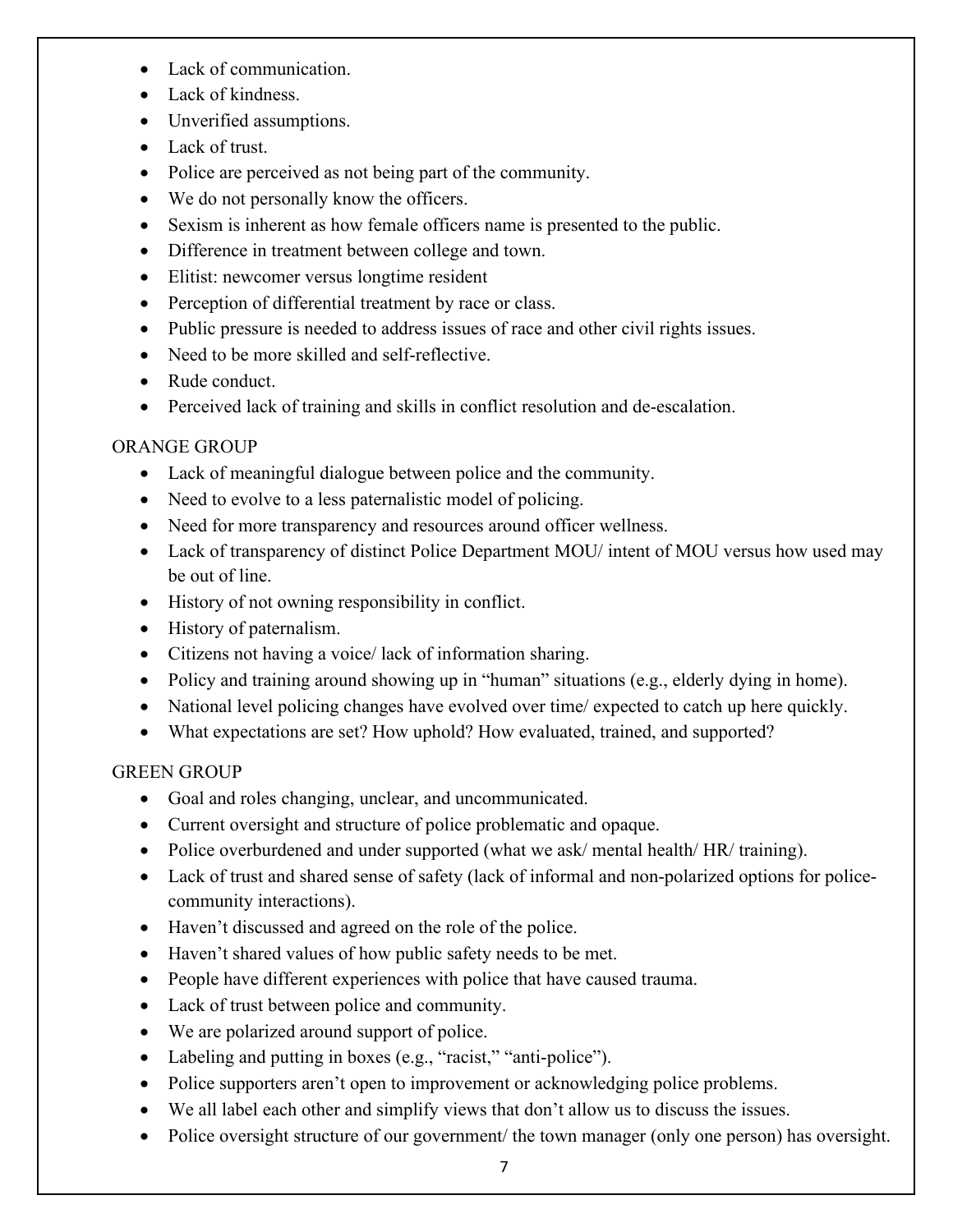- Police are undertrained and overburdened.
- Police treat people differently, there is favoritism.
- I don't know that I will get the help I need from the police.
- Fear of retaliation from the police.
- How people communicate about the police, how it is communicated is toxic. Even though some might agree, they want distance from the vitriol.
- No formal process for communication between police and community.
- Lack of relaxed conversation between police and the community.
- Lack of data about what the police do.
- Police feel shamed by what is going with policing.
- Dissonance around why police officers got into policing to help people.
- Role of policing in responding to mental health crisis, this impacts police and those they are responding to.
- Different and damaging expectations of the police and haven't supported them in making changes and expectations.
- Lack of trust and shared sense of safety.
- I don't know the police and they don't know me.

# YELLOW GROUP

- Failure of leadership to take responsibility for the "toxic" culture.
- Acknowledgement of false claims and misinformation (in the 2020 report).
- Lack of inclusive intra and inter communication and collaboration forums.
- Small groups pursue personal agendas impacting community instead of finding solutions.
- Williamstown Police Department and the town engage in silo planning.
- Small town population can create stressors with opportunity for understanding and realizing the impact of public statements.
- Perspective of new residents may be different than longtime residents.
- Acknowledgement of mistrust in Williamstown Police Department/ union 2020 letter needs to be part of the solution to move forward.
- Enhanced town/ government communication vital.
- Communication has been poor.
- Lack of public forums and communication is problematic.
- "Culture" can't exist unless its allowed.
	- o Town officials/ leadership bears responsibility.
	- o Failure of leadership.
	- o Need to take ownership.
- Lack of inclusive intra and inter communications forums.

# PURPLE GROUP

- A shared goal of what moving forward looks like and information from town government and police that give fact-based metrics and evidence to show progress and achievement of goals and reporting of changes made.
- Increase in police/ community interactions.
	- o More desirable to have the police department operating "within the town" not "on the town."
- Rebuilding trust between Williamstown Police Department and the community.
	- o Addressing issues that feel like they are getting "pushed under the rug."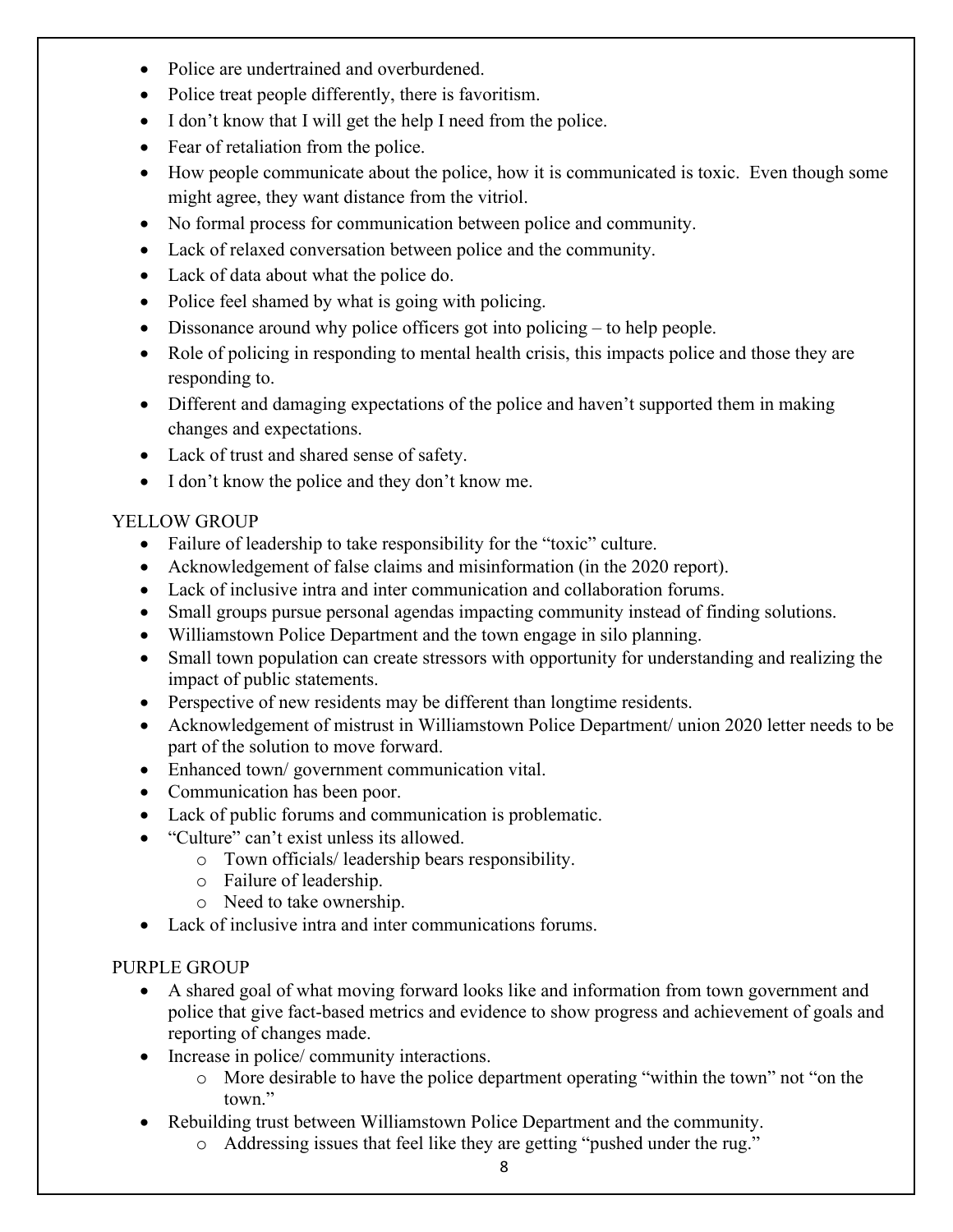- o More demonstrated adherence to standards by Williamstown Police Department, through training and discipline.
- Lack of widespread engagement need to expand new voices.
- Need to engage those between 18-45 years of age and people of color.
- Individuals are afraid to speak up, on both sides, need to make environment more welcoming.
- Willingness to be courageous, not shy away from discomfort, but push through it.
- Conversations must be centered around the principles of diversity, equity, and inclusion.
- More interpersonal conversations in order to gain a more holistic view of other perspectives.
- Humanize one another/ ability to listen and absorb criticism in a productive manner.
- Lack of checks and balances/ police given free rein to perform as they please/lack of accountability and transparency.
- Need for victims to be able to report crimes.
- Deciding a point in time as the start of moving forward.

# BROWN GROUP

- Inappropriate use of authority.
	- o Sometimes based on xenophobia and social identity.
	- o Using protected information inappropriately (HIPAA, CJIS).
- Issues around accountability after breaches of trust.
	- o Lack of transparency around barriers to communication.
	- o Collective bargaining agreement.
	- o Inconsistency with discipline of personnel.
- Lack of cultural competency.
	- o Based on social identities, mental health, etc.
	- o Lack of sensitivity for people's expectations around policing.
- Lack of transparency about barriers to communication.
- Lack of town leadership from Selectboard.
- Lack of standing up for victims by Selectboard.
- Public trust.
- Conflation of discipline and accountability.
- Cultural competency.
- Police presence in schools without public input.
- Scapegoating/ shifting blame police union letter signed by Williamstown Police officers.

# Step 3: SPCP Council Selection and Issues Identification Small Group Report Outs

 After the issues identification phase of the process, each small group was asked to select two community leaders to participate on the SPCP Council, along with two community leaders to act as alternates. The small groups were re-convened into the large, general session group. Each group gave a short presentation on their identified strengths and prioritized issues/areas of concern.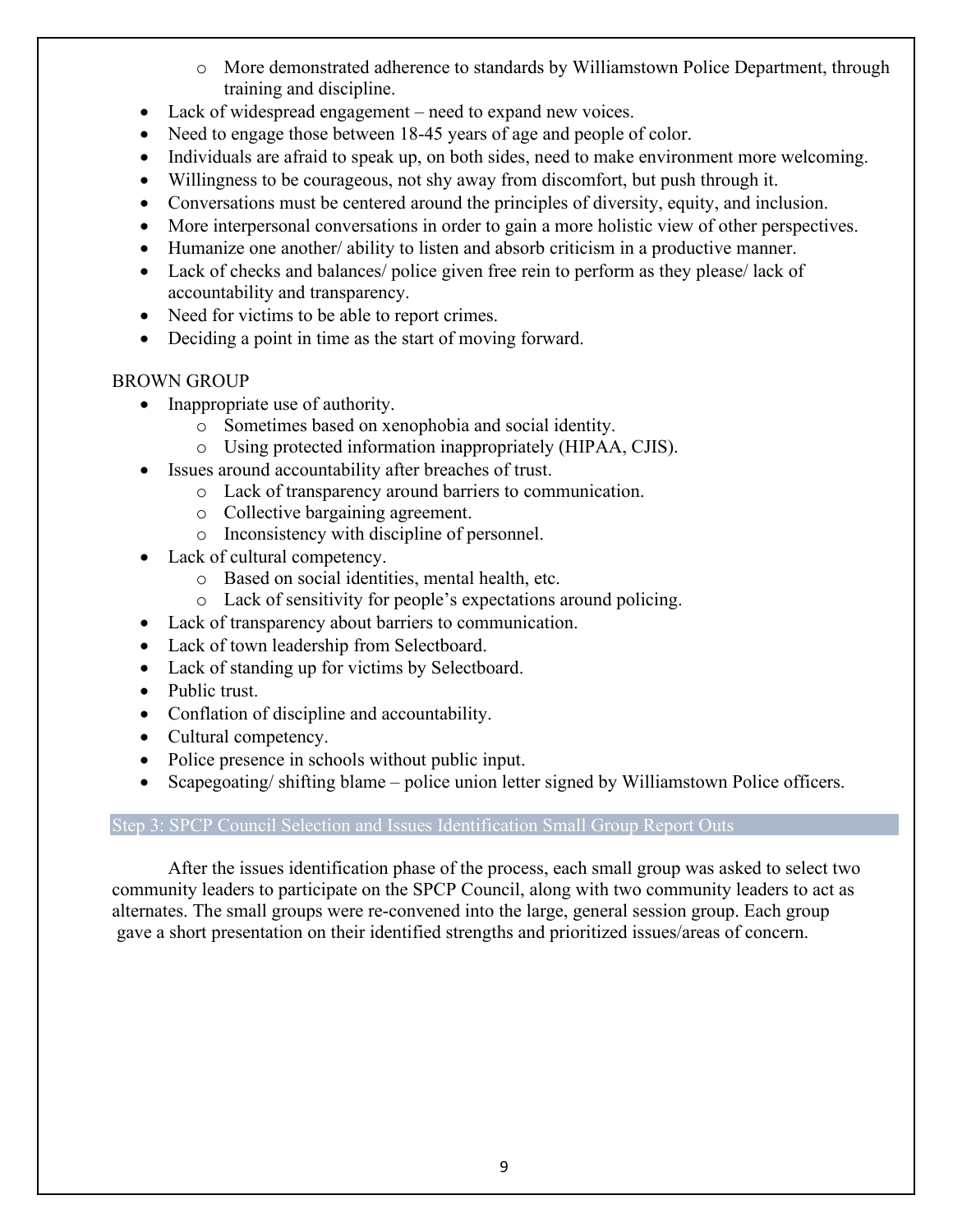# Step 4: Voting and Prioritization

 After the small group report outs, each participant received four dots. The participants were asked to place dots by the issue most important to them. The issues were then consolidated and prioritized based on participant votes.

The following are the consolidated votes by community leaders:

| Issue/Area of Concern                                                                                                                                                                             | Number of Votes |
|---------------------------------------------------------------------------------------------------------------------------------------------------------------------------------------------------|-----------------|
| 1. Police overburdened and under-supported regarding training and resources for<br>handling mental health calls.                                                                                  | 40              |
| 2. Lack of meaningful dialogue and interaction between the police and the<br>community.                                                                                                           | 37              |
| 3. Rebuilding trust between the Williamstown Police Department and the<br>community/lack of accountability in addressing issues that seem to be<br>"pushed under the rug."                        | 35              |
| 4. Lack of public understanding of police work and procedures leads to<br>misinformation, misconceptions, and mistrust.                                                                           | 34              |
| Failure of leadership to take responsibility for a toxic culture/ inappropriate<br>5.<br>use of authority based on xenophobia and social identity/ inappropriate use of<br>protected information. | 28              |
| Need for training and mentoring regarding equal treatment, de-escalation,<br>6.<br>communication, and cultural competency.                                                                        | 24              |
| 7. Lack of mutual understanding of Williamstown Police Department roles,<br>goals, policies, and practices.                                                                                       | 14              |
| 8. Need for more transparency and resources around officer wellness.                                                                                                                              | 11              |
| 9. Need for a shared goal of what moving forward will look like in sharing<br>information from town government and police that five fact-based evidence of<br>progress and change.                | 10              |
|                                                                                                                                                                                                   |                 |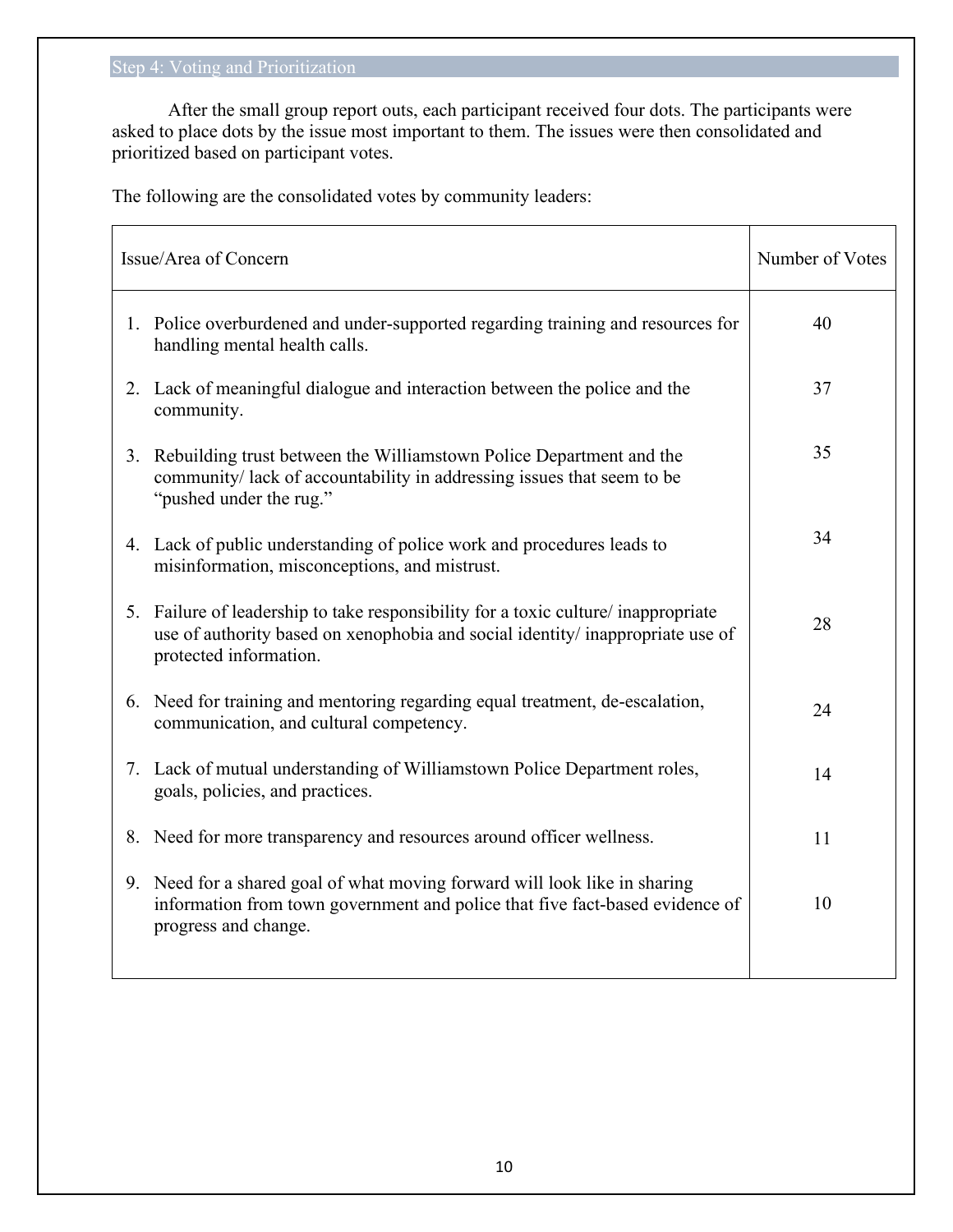#### Step 5: Problem Solving and Solution Development

For the solution development phase**,** community leaders were asked to develop solutions for the top issues identified by participant votes. Participants for this session were assigned randomly ensuring representation from each of the groups identified in the first session.

Facilitators used guiding questions, developed by the Planning Group, to facilitate the group dialogue:

- $\triangleright$  Considering the following issue [identified in breakout session one], what would a vibrant Williamstown community look like? How can police and the community partner towards that goal?
- $\triangleright$  What resources (i.e., partnerships, supports, tools, processes, initiatives, means) does our community need to improve [identified in breakout session one]?

#### GROUP #1

Issue #1: Police are overburdened and unsupported; there is a lack of mental health, human resources, and staff training and resources.

| Solution                                                                              |  |
|---------------------------------------------------------------------------------------|--|
| • Add Employee Assistance Programming (EAP) professionals with specific public safety |  |

- experience to work with the Williamstown Police Department.
- Share human resource (HR) and EAP resources with surrounding towns.
- Ongoing case management for HR and EAP issues.
- Yoga/ Kripalu law enforcement program.
- Northeastern University program for law enforcement.
- Better training on communication skills.
- Interview individual officers to determine what is needed.
- A needs assessment of the Williamstown Police Department.
- Offload minor issues to community groups using data analysis.
- Budget for senior hires with the police department (possibly countywide).

Issue #2: Lack of public understanding of police work and procedures leads to misinformation, mistrust, and misconceptions.

- More community outreach.
- Add education and public information to town meetings/Selectboard meetings.
- YouTube videos: (e.g., "what does it mean to be a police officer in Williamstown?"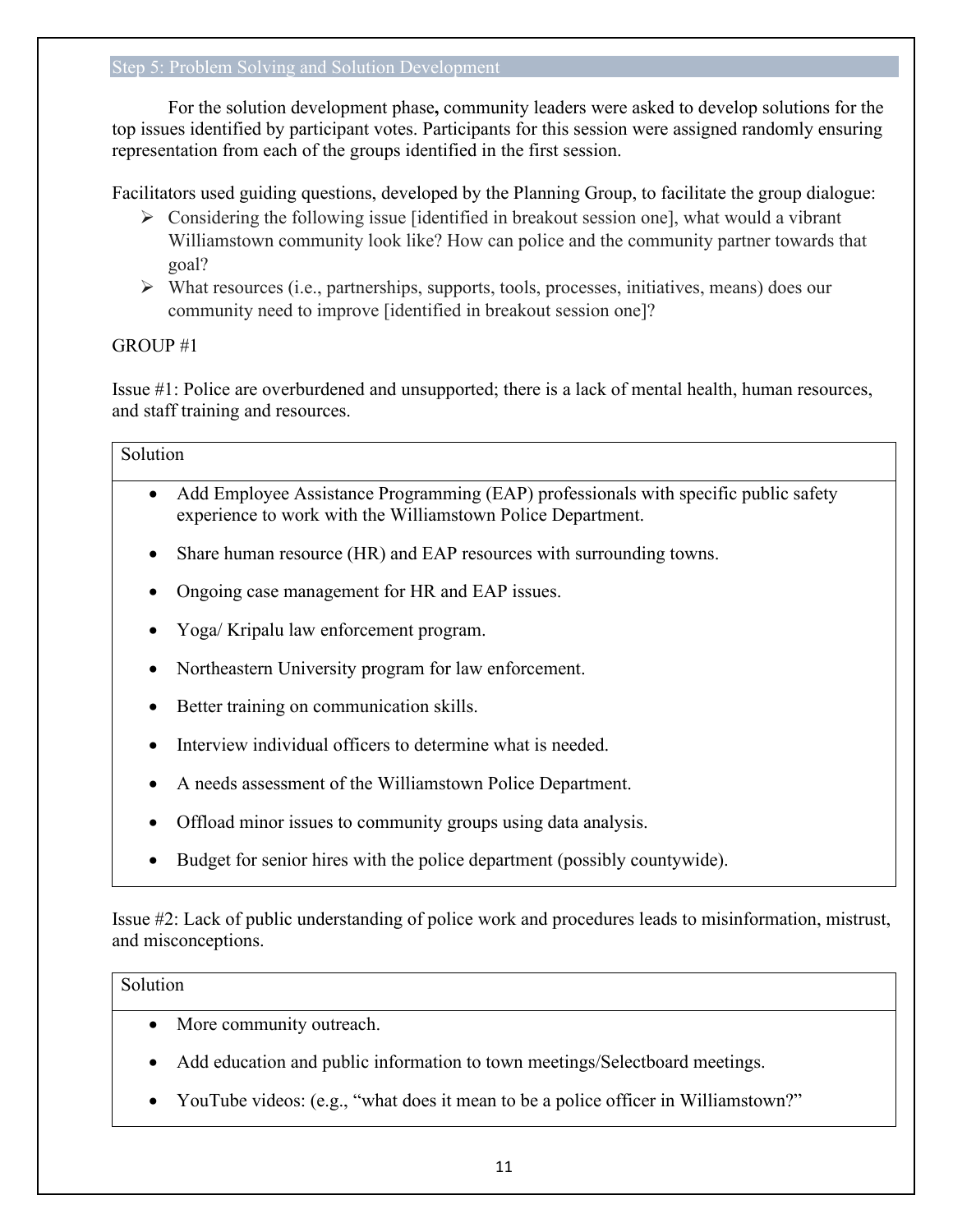- More training about public perceptions.
- More awareness of the power differential (between police and community) and its effect on public perception.
- Citizens Police Academy for adults and high school students.
- More public outreach about specific police procedures.

# Group #1 Prioritized Solutions (Top 3)

what the internal needs are.

| Solution |                                                                                                                       |
|----------|-----------------------------------------------------------------------------------------------------------------------|
|          | 1. Expand shared resources throughout the county to enhance training, human resources, and<br>mental health services. |
|          | 2. Needs assessment of the Williamstown Police Department. Personal interviews and asking                             |

3. Invest resources in community outreach and communications to inform the public about police work (e.g., town/Selectboard meetings, Citizens Police Academy).

# GROUP #2

Issue #1: Lack of meaningful dialogue between community and police.

- More opportunities for the police and the community to be in the same room.
- Resources to hold more events that bring the police and the community together.
- Give credit to the police department for today's event.
- National Night Out and other formal events.
- Informal interactions (parades, coffee shops, talk to each other).
- Foot patrol.
- Police representative at school orientation.
- Police involvement with kids.
- Police Department hold regular events for the community (and community support for these events).
- Chief has regular appearance and report at Selectboard meetings to provide updates.
- Police attend a DIRE meeting.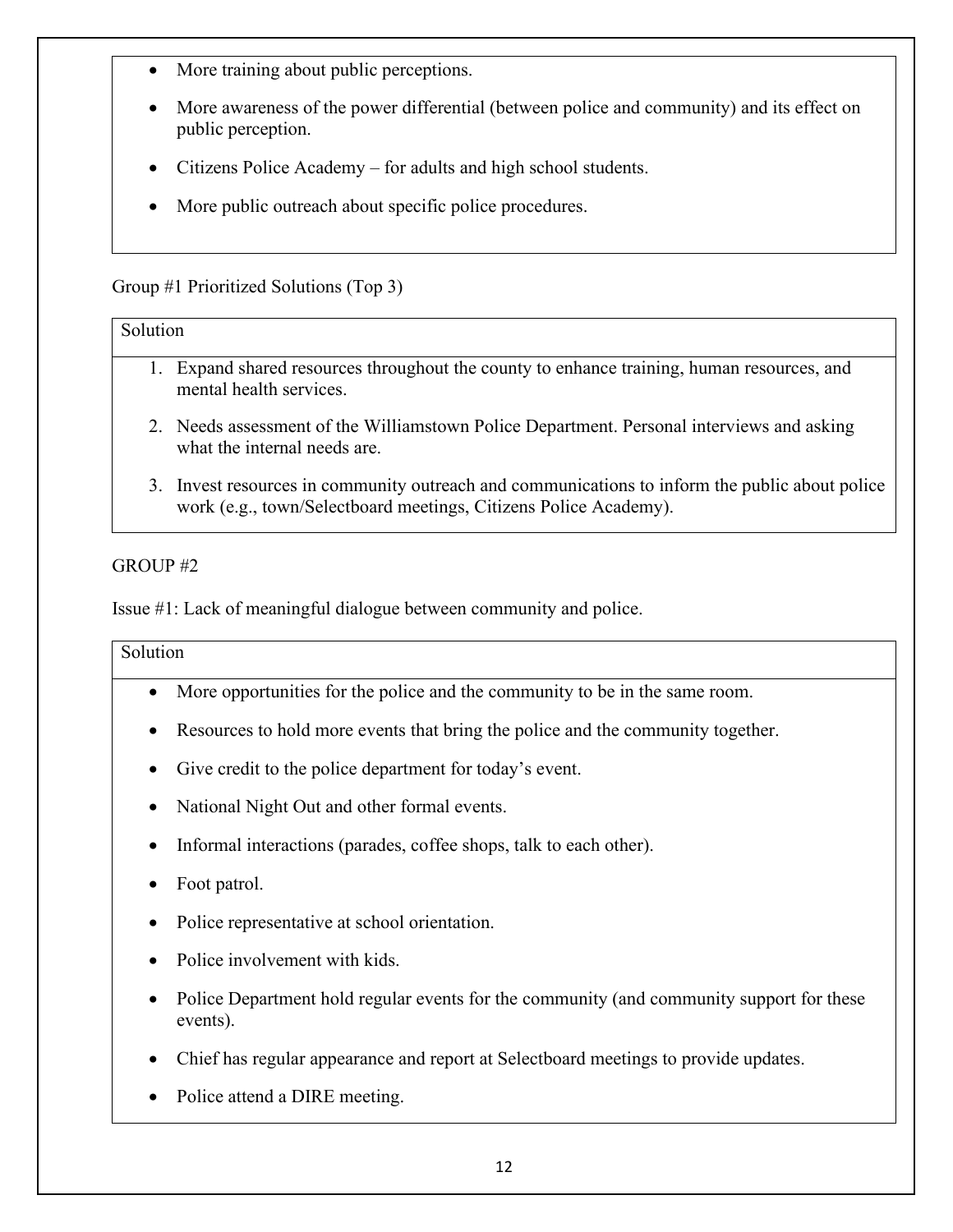- Introduce and swear in new officers at a Selectboard meeting.
- Officers attend college trainings and work through issues that impede this.
- Have a review of policies and procedures and a report to the community so they understand policies and procedures.
- Police presence out of the vehicle.

Issue #2: Failure of leadership to take responsibility for a toxic culture and misuse of authority.

# Solution

- Training, transparency, and supervision.
- Address past incidents, acknowledge they occurred (i.e., union letter) and explain how they are being addressed.
- More visibility of standards of conduct, accountability for standards and discipline process.
- Comprehensive review of policies and procedures.
- Tools that identify individuals and demographics (including race identifiers) on stops.
- Groups from the community reach out to officers to check on their wellbeing.
- Assessments by officers about culture, climate survey, employee satisfaction, and follow up that address's issues raised, and training needed. Access models of this from other professions.
- Restorative processes when there are issues between police and individuals.
- Greater oversight of the police department beyond one person (town manager).
- Town and college need to cooperate and collaborate.

Group #2 Prioritized Solutions (Top 3)

- 1. More visible standards of conduct, accountability, discipline process, transparency, and processes of training and supervision. Acknowledge past issues and address them to shift the culture
- 2. Assessments of the climate and culture by and for officers. Follow up would address issues raised both needed improvements and recognizing successes.
- 3. Comprehensive outreach and engagement that include both formal and informal events that bring the police and the community together (e.g., parades, coffee shops, out of the car).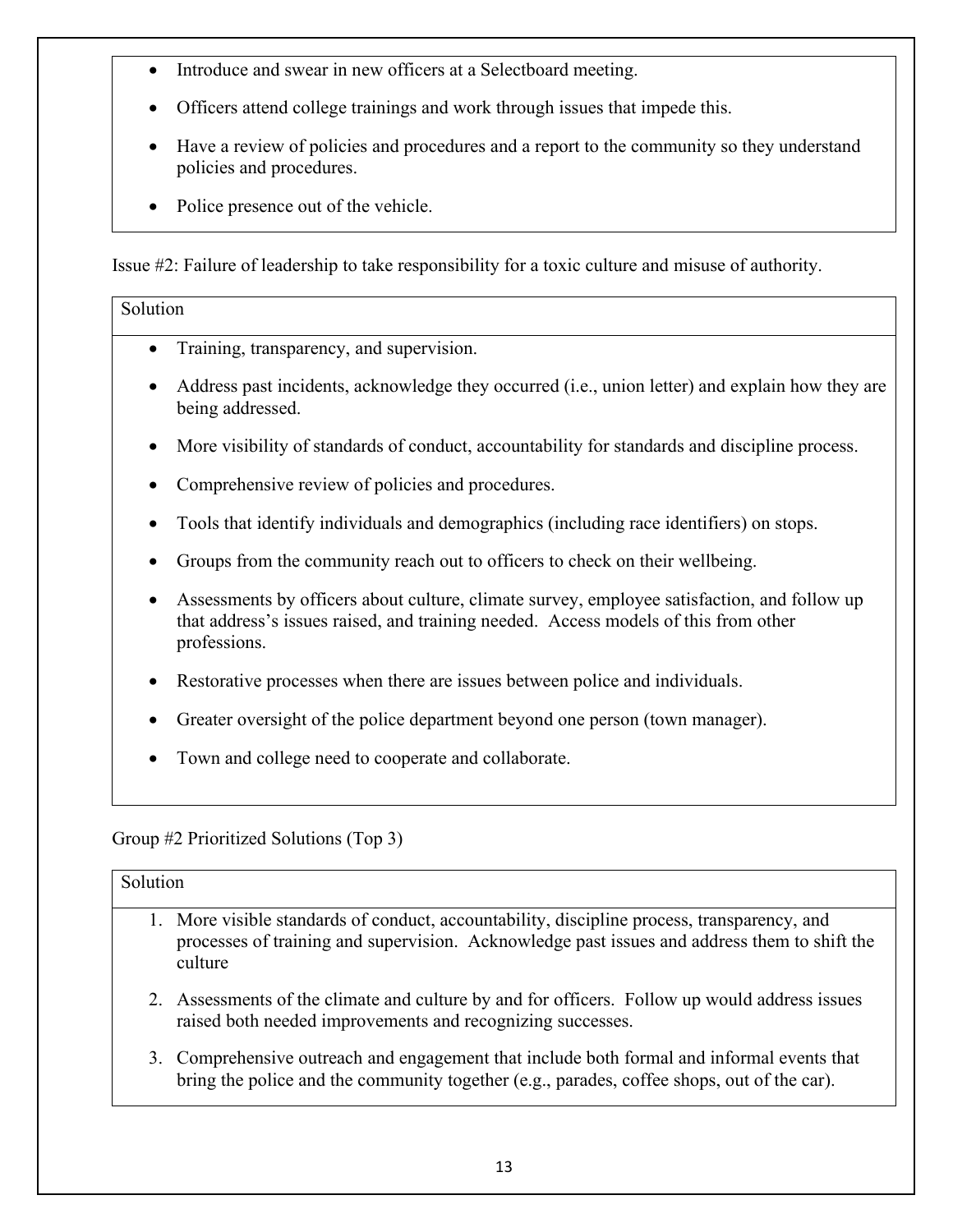# GROUP #3

Issue #1: Rebuilding trust between the Williamstown Police Department and Community

# Solution

- Continuing to have conversations (based in factual experiences) and be at the table with not only problems but active solutions.
- Williamstown Police Department acknowledging past harms and actions moving forward.
- National Night Out, Williamstown Police Department BBQ, and other community and cultural events.
- Invite Williamstown Police Department to events not hosted by them.
- Personal involvement and sharing of experiences.
- Officer profiles on a regular basis; including uniformed and plain clothes photos and information on why the individual decided to become a police officer.
- Review of Williamstown Police Department public relations methods.

Issue #2: Training and mentoring regarding equal treatment, de-escalation, communication, and lack of cultural competency.

#### Solution

- Skill, communication, and competency both with and without community members.
- Information given to the public about what training officers are receiving (possibly through meetings, social media, and press releases).
- Citizen Police Academy learning about the job police are asked to do.
- Humanizing police officers.

Group #3 Prioritized Solutions (Top 3)

- 1. Citizen Police Academy
- 2. Community events (e.g., National Night Out, Williamstown Police Department BBQ, cultural events) and invitation to the police department to join events not hosted by them.
- 3. Continuing to have conversations based in factual experiences and actionable problems and be at the table with the framework of problems and solutions.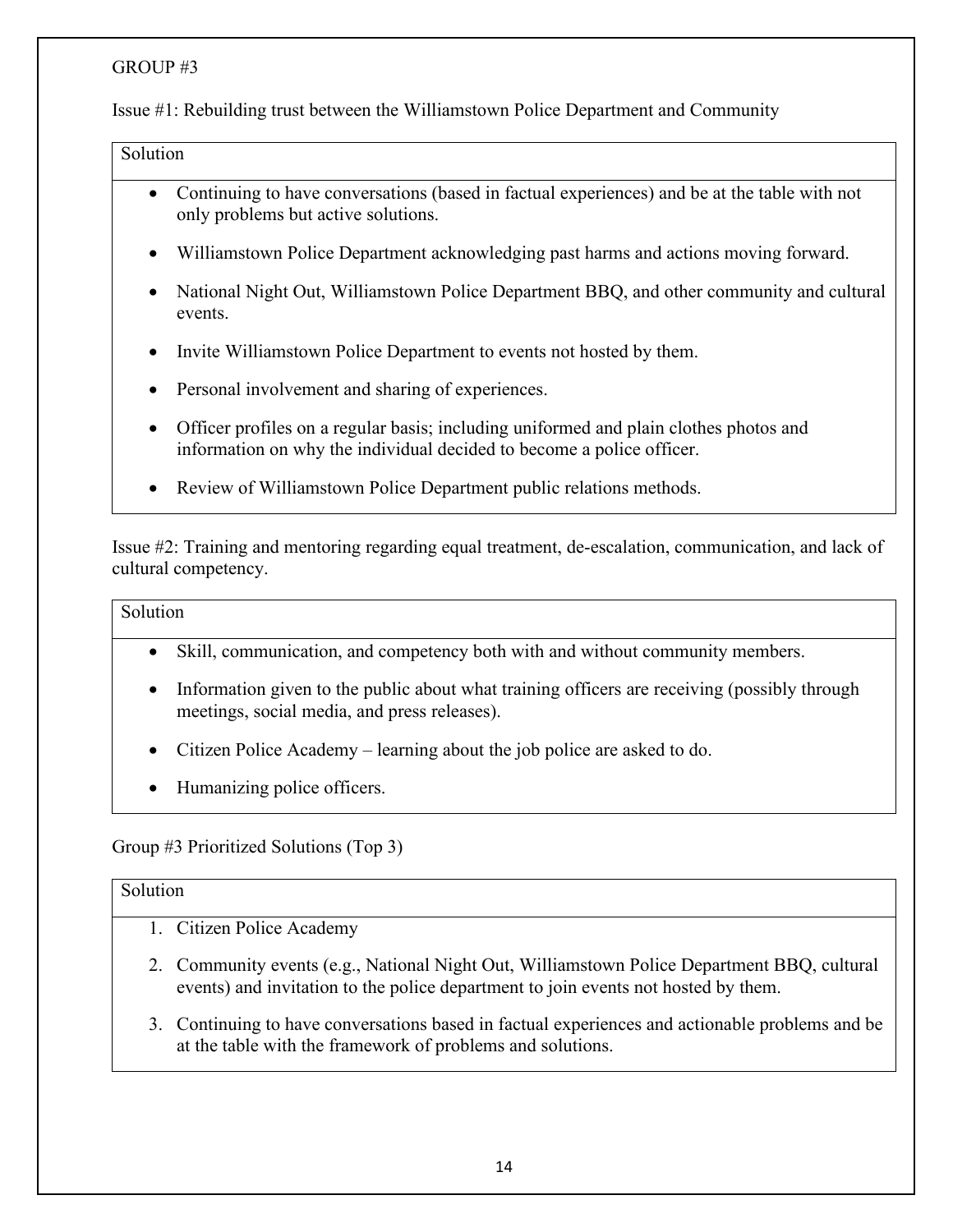# GROUP #4

Issue #1: Lack of public understanding of police work and procedures that lead to misunderstanding, misconceptions, and mistrust.

# Solution

- Communication between the community and the police including the Chief and officers. Hold space for hard conversations.
- Coffee with a cop was not effective. Grand opening of the station was a better forum.
- How can college students meet with Williamstown Police Department, they do not have access?
- Town leadership shaping environment for dialogue/ recognize the experience of victims/ issue is between the police and the community and the selectboard is not responsible for that relationship.
- Position in town that is skilled in diversity, equity, and inclusion; that can be approached as a bridge mediator.
- Where do you go when there is no resolution to an issue? Is the SPCP council and eventual avenue for this?
- Good communication, community inviting the police department in informal ways.
- Have a space to go for dialogue about these issues and where de-escalation can occur.
- Increased training for current folks in these positions around listening.

Issue #2: Lack of mutual understanding (police department and community) of Williamstown Police Department roles, goals, polices, and practices.

- Ongoing conversation and transparencies about roles and policies (e.g., MOU with schools about police in schools, there is a disconnect between the MOU language and what is done in practice).
- Commitment to reevaluation of policies. What has been affective and what hasn't?
- Accountability in the form of acknowledgments written in the form of a process so it is consistent.
- Make public documents public and easy to find.
- Practice care and active listening in dialogue.
- Communications consultant.
- Discussion about police union contract (public document) including collective bargaining.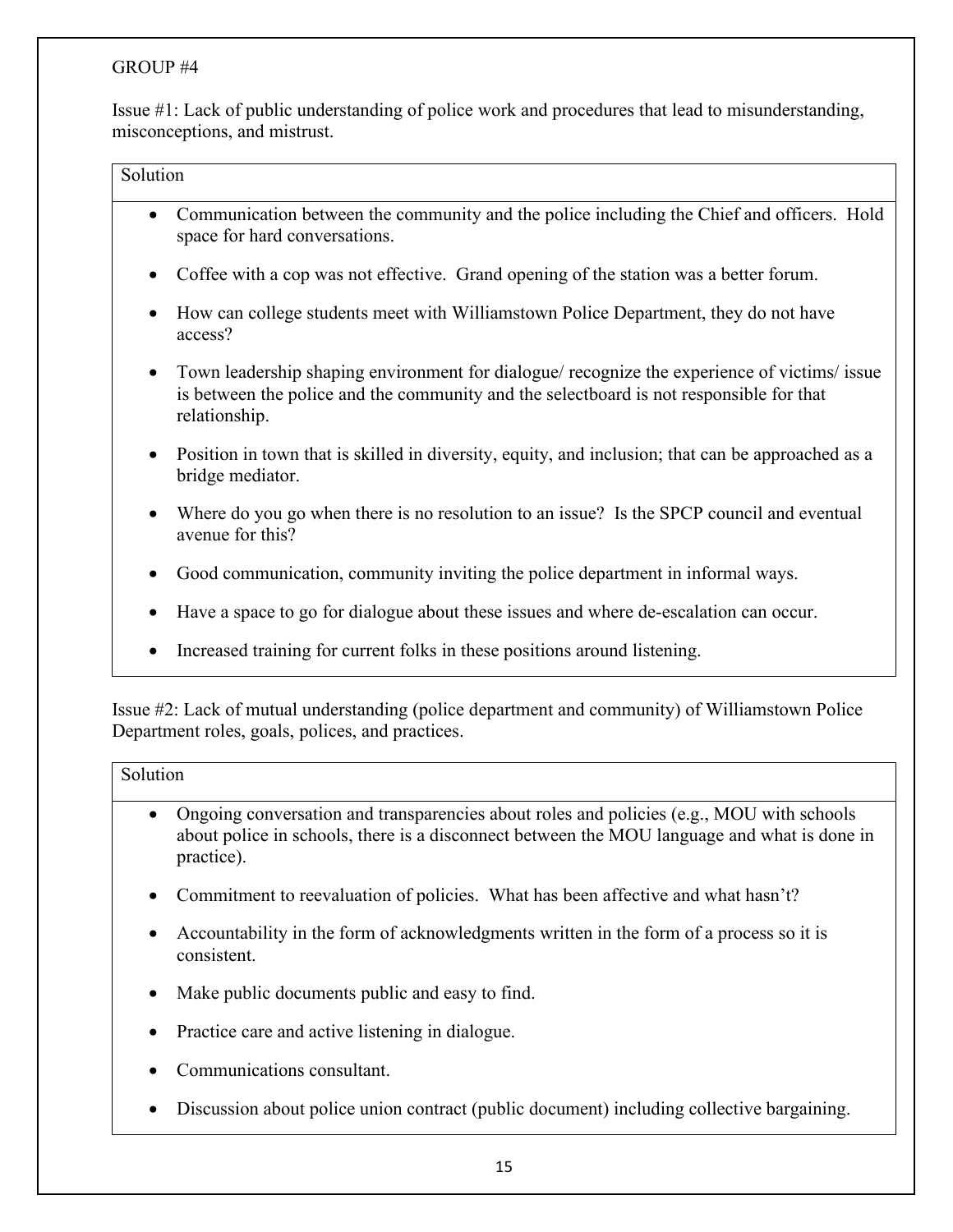Statement/ goals/ and mission statement by Williamstown Police Department about community empowerment.

Group #4 Prioritized Solutions (Top 3)

#### Solution

- 1. Designated space/ process/ person to go to dialogue and address unresolved issues (acknowledgement versus discipline).
- 2. Revaluation of policies including public union contract and potentially adding mission statement by the Williamstown Police Department about community empowerment.
- 3. More public forums for the community and Williamstown Police Department to dialogue.

#### GROUP #5

Issue #1: Police are overburdened and unsupported; there is a lack of mental health, human resources, and staff training and resources.

#### Solution

- Mindfulness training.
- Review compensation and other forms of recognition.
- Peer/ community support system.
- Training for working with an increasingly diverse community.
- Increase community awareness of police department policies and practices.
- Officer should be able to call a mental health break.
- Incentivize people to become clinicians.
- Support further education for officers.
- Crises debrief system.
- Ways for residents and officers to get to know each other.

Issue#2: Need for more transparency and resources around officer wellness.

- Clarifying department goals.
- Residents call the police department to solve a wide variety of problems.
- Need more crisis intervention training (at the academy level).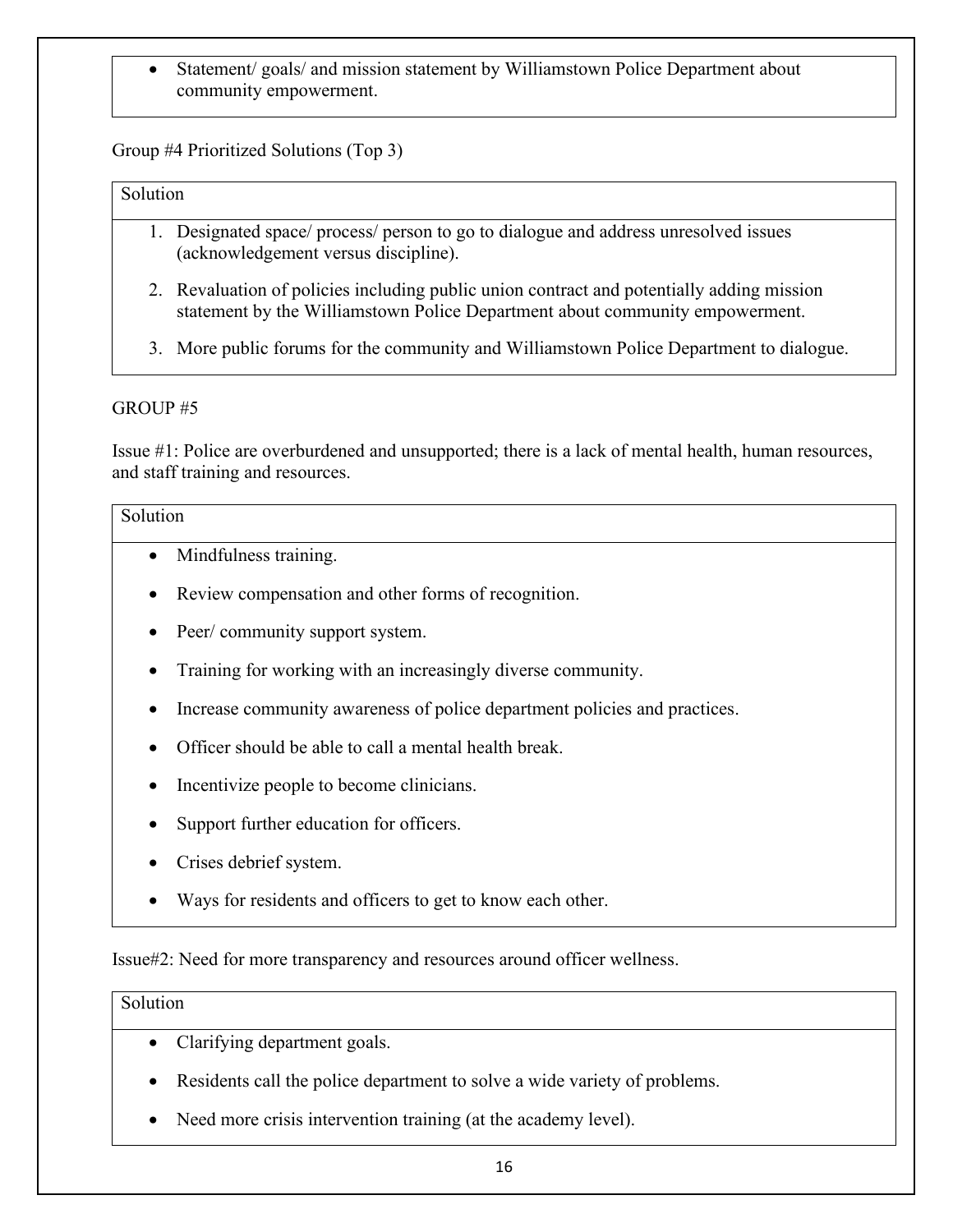- Clinician availability.
- Warrior versus guardian culture.
- Dispatcher training.
- More integration and training with fire and EMS.

Group #5 Prioritized Solutions (Top 3)

#### Solution

- 1. Establish a system to enable officers to debrief after crises.
- 2. Develop ways for residents and officers to get to know each other.
- 3. Increase clinician availability (including financial support for training).

#### GROUP #6

Issue #1: Lack of meaningful dialogue and interactions between police and the community.

# Solution

- Increased positive contact between Williamstown Police Department and the community.
- Small groups of like-minded people discussing common perspectives to present.
- Reestablish person to person relationships between the police and residents.
- Routine publishing of information regarding regular police activities.
- Enhanced training on mental health and cultural differences.
- "Policing their own"- internal police leadership
- Meaningful opportunities for dialogue, especially with people whose experience with the police were not positive.
- Use of existing activities to enable conversations between Williamstown Police Department and others.
- Create opportunities for residents to provide input on good and not good things.
- Ask residents and police officers on what kind of contact they think there should be.

Issue #2: Shared goal of what moving forward looks like.

#### Solution

• Sharing rules of engagement to facilitate communication.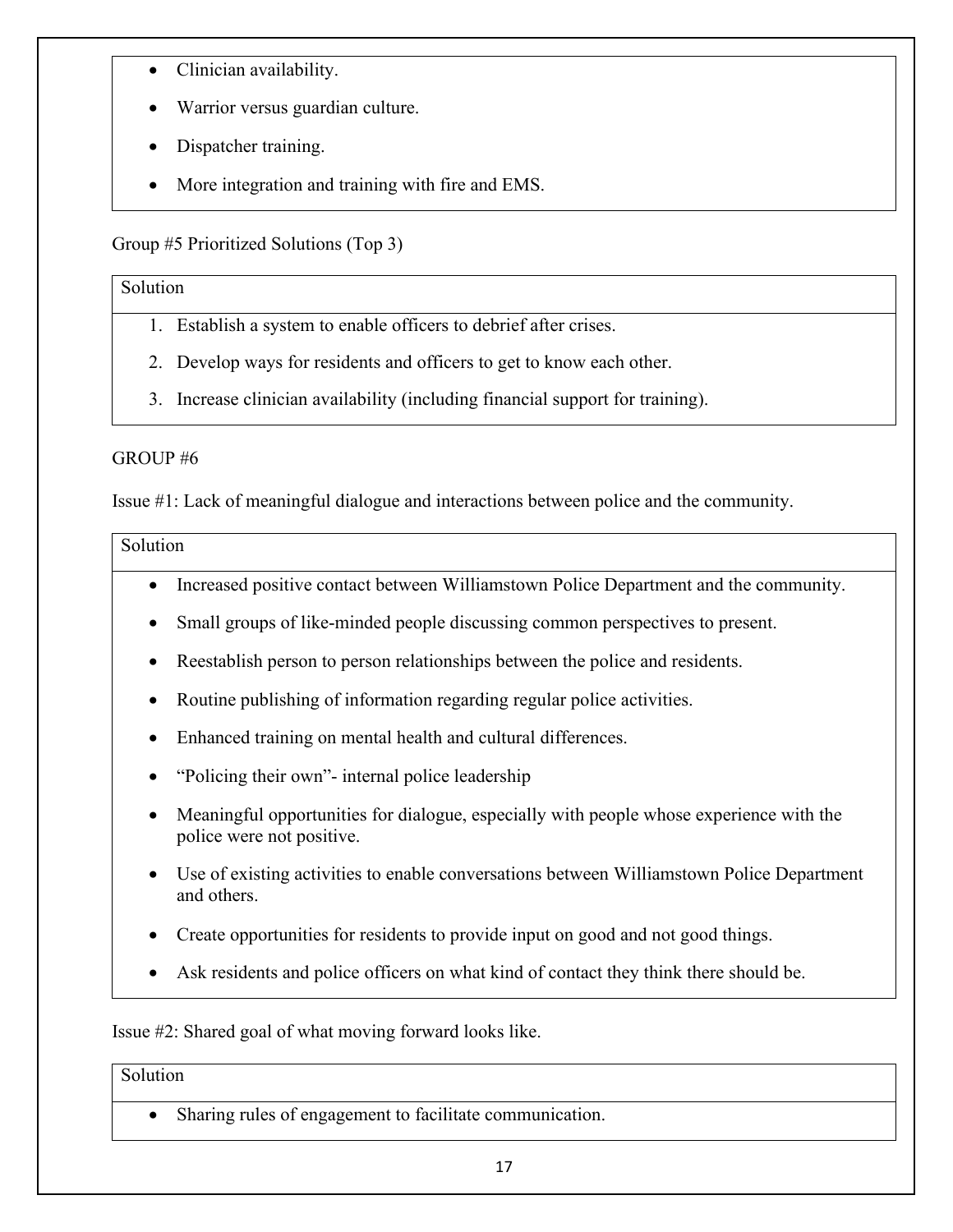- Interaction with schools/ foster safety and inclusion.
- Make metrics of progression visible (e.g., website, Willinet community television).
- Series of conversations with evolving measures for progress.
- Respectful conversations must be the norm.
- Need to define what the fact-based metrics are.
- Training needs to be available for public review.
- Pictures and notes about officers should be available on the website.

# Group #6 Prioritized Solutions (Top 3)

# Solution

- 1. Enhanced training for mental health and cultural differences.
- 2. Meaningful opportunities for dialogue, especially with police interactions that weren't positive.
- 3. Series of conversations with evolving goals and measures for progress.

# GROUP #7

Issue #1: Rebuilding trust between the Williamstown Police Department and the Community

- Everyone needs to feel safe.
- Strong connections between the police and the community,
- Engagement.
- Mutual understanding about police role.
- Knowing each other as people.
- Public safety announcements about what police do.
- Communication both ways.
- Information subjective and objective data shared regularly.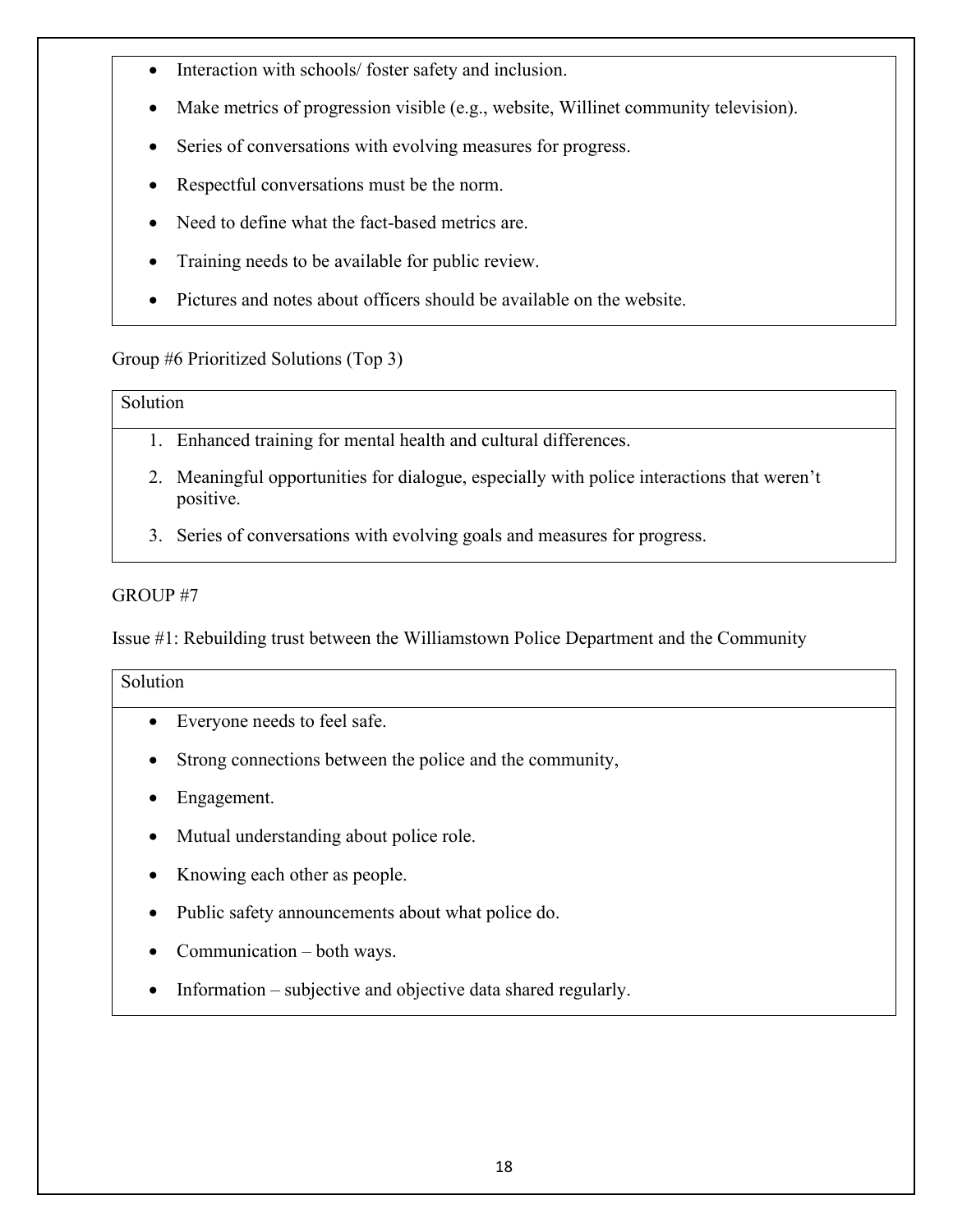Issue #2: Failure of leadership to take responsibility for a toxic culture.

#### Solution

- Mechanisms of accountability.
- Needs to go beyond Williamstown Police Department to all town leadership.
- Public reporting of complaints and misconduct (without specifics).
- Agreement on role and goal of the Williamstown Police Department.
- Monthly community wide safety meetings to share police department report and respond to questions.
- Recognition/ accountability event.
- Documenting/ presenting issues and what has been done.
- Public acknowledgement of harm with pledge to improve.

# Group # 7 Prioritized Solutions (Top 3)

# Solution

- 1. Public acknowledgement of past harms and a pledge to change for the better.
- 2. Cultivate effective, responsive, and accountable town leadership.
- 3. Develop a structure for reciprocal exchange of information and resources between the Williamstown Police Department and the community.

#### Step 6: Solution Development Small Group Report Outs

Following the solution development phase, the small the groups were again re-convened into the large, general session group. Each group gave a short presentation on their specific recommendations and implementation strategies to address the issues identified.